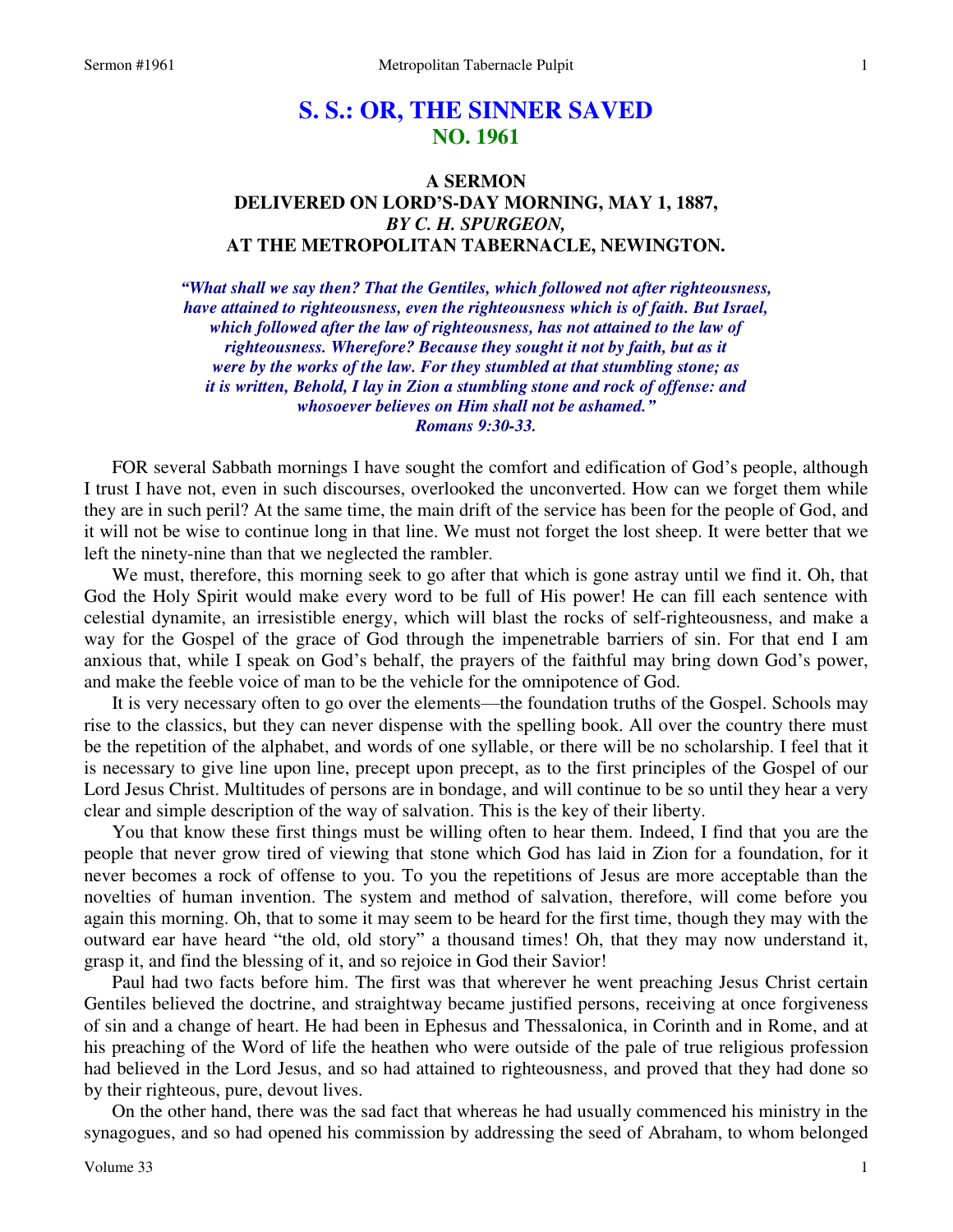the covenants of promise, yet they had almost everywhere rejected the Messiah, and refused the grace of the Gospel. At the same time, it was evident that they had missed the righteousness which they conceived they had obtained, for, as a nation, they were in bondage to superstitious prejudice, and were fallen low, both as to morality and spirituality, insomuch that they were correctly described by the prophet when he said, "Except the LORD of Sabaoth had left us a seed, we had been as Sodom and been made like unto Gomorrah."

There were these two facts before the apostle's mind—the Gentiles, who had been far off, had attained to righteousness, and the Israelites, on the border of it, yet perished there, and did not attain to the law of righteousness. To this he calls our attention and I shall ask you to look, first of all, at *a wonder of grace,* "The Gentiles, which followed not after righteousness, have attained to righteousness." Secondly, I shall ask you to note *a marvel of folly,* "Israel, which followed after the law of righteousness, has not attained to the law of righteousness." And when I have done that, I shall have to throw my whole strength into *a discourse of affectionate concern* about those of you who, as yet, have not attained unto the righteousness which is of faith.

Oh that you may see yourselves, and then see the Lord Jesus by the light of the Holy Spirit! Like the prodigal, may it be said of each one of you, "He came to himself," and then "he arose, and came to his Father."

#### **I.** First, I crave your earnest attention to A WONDER OF GRACE.

*Certain men had attained to righteousness*. They had, so to speak, "put their hand upon righteousness." They had grasped the righteousness of faith, which is the righteousness of God. They could say, "Therefore, being justified by faith, we have peace with God through our Lord Jesus Christ." These without boasting could declare that Jesus Christ was made of God unto them wisdom and righteousness. In them the righteousness of the law was fulfilled. They were at peace, for the fruit of righteousness is peace. They were grateful, earnest, devoted, zealous, and they yielded their members as instruments of righteousness unto God. The Lord had covered them with the righteousness of Christ, and had infused into them the righteousness of His indwelling Spirit.

Saintly men and saintly women were produced among those who once had used "curious arts" and enchantments, in those in whom sin abounded grace reigned through righteousness unto eternal life by Jesus Christ. There were people in the world whom God, the Judge of all, accepted as righteous. Now that alone is a great wonder, for we are all sinners both by nature and by practice, and it is as great a marvel as the making of a world, that anyone of our race should attain to righteousness.

Sit down, Christian man, and rejoice in the righteousness which you have received by faith, and you will be filled with amazement. The more you consider the righteousness which you have received in Christ Jesus by your faith in Him, the more you will cry out, "Oh the depths!" It is indeed a miracle of love that we, who by nature were under the curse, have now obtained the blessing of righteousness, as it is written, "For he has made him to be sin for us, who knew no sin; that we might be made the righteousness of God in him."

The wonder grows when we consider that *these persons who had attained to righteousness had come to it under great disadvantages,* for they were Gentiles. The Gentiles were considered by the Jews to be offcasts, and outcasts, aliens from the commonwealth of grace. They were given up to idolatry or to atheism, and lusts the most degrading were rife among them. They had gone very far from original righteousness. A true picture of the Gentile world in the days of Paul would have terribly dark colors in it. It would be injurious to morals to describe in public the details of the lives of the best of the heathen. If you speak of the manners of the common people, you must be prepared to hear of vices which crimson the cheek of modesty.

There are virtues for which the heathen had no name, and they practiced vices for which, thank God, you have no name. The Gentiles were filled with all unrighteousness, and therefore they were ignorant of the requirements of the law and of the holiness of God. The light which shone upon the seed of Israel had not yet dawned on them. There may have been here and there a chosen few, like Cornelius the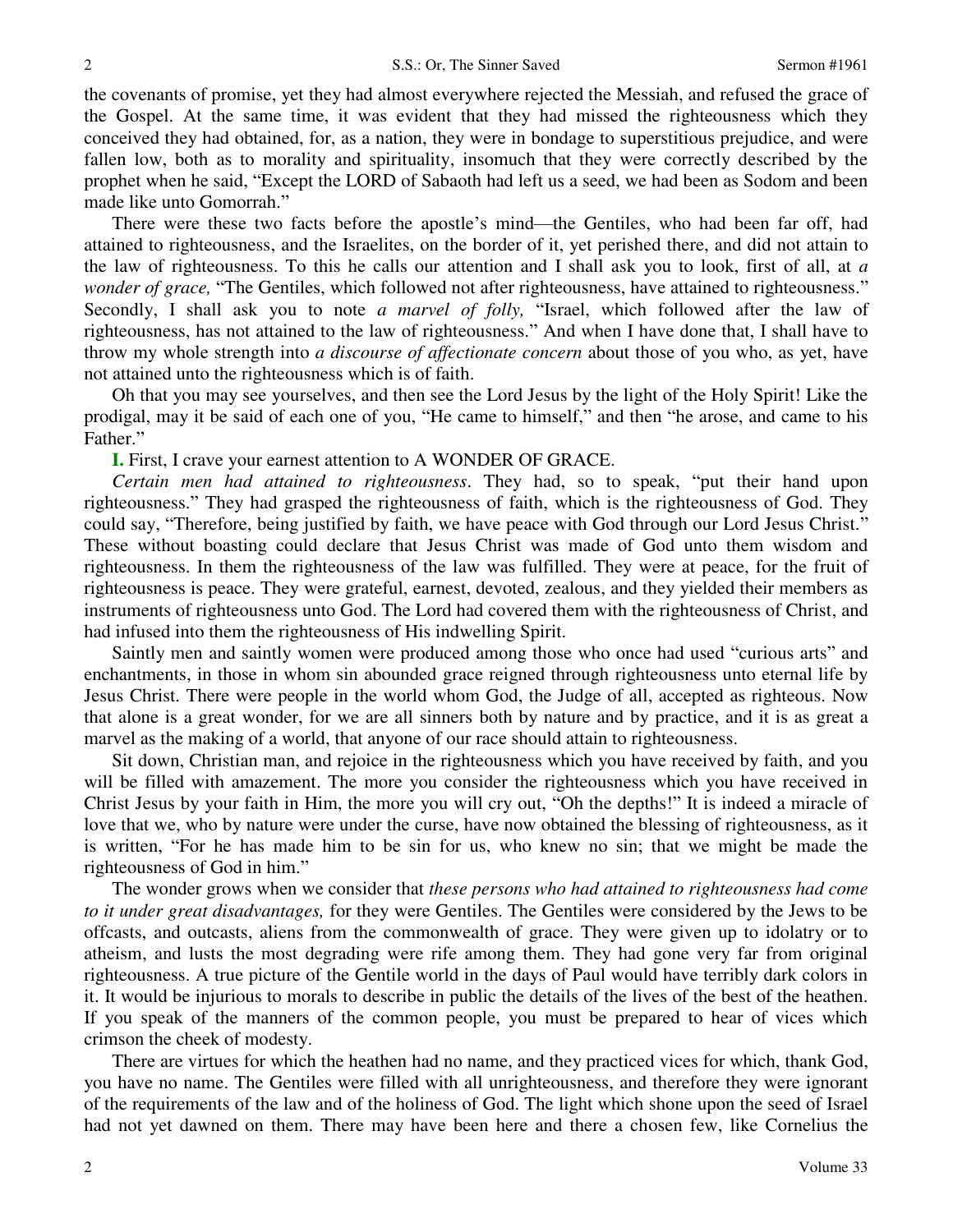centurion, and others, who followed the light which is found in nature and in the human conscience, and so welcomed all that they learned from Israel, but taken in the bulk, John fitly described the Gentiles when he said, "The whole world lies in wickedness."

The strange thing is that such originally were those men who attained unto righteousness. The Gospel came into their streets, and at first they heard it with opposition, saying, "What will this babbler say?" Their attention was attracted, and they were willing to hear the preacher again concerning this matter. Conscience was awakened, and soon they began to inquire, "What must we do to be saved?" Having no righteousness of their own, and being convinced that they needed one, they fled at once to the righteousness which God has prepared in His dear Son for all who believe in Him, and multitudes believed and turned to God. Thus those who knew not the Lord became His obedient worshippers, and those who were far off were made nigh by faith.

Are there not persons here whose condition is somewhat similar to that of the Gentiles? You are not religious, you are not members of godly families, neither are you frequenters of our sanctuaries, but why should not you also attain to righteousness by faith? Wonders of grace are things which God delights in. Why should He not work such wonders in you? At any rate, while I preach I am exercising faith concerning you that you shall at once be brought to salvation and eternal life.

The marvel of grace in the case of these Gentiles was all the greater because, as the apostle says, *"They followed not after righteousness."* They had originally felt no desire after righteousness before God. Some of them were thoughtful, just, and generous towards men, but righteousness and holiness towards God was not a matter after which they labored. The Gentile mind ran more upon, "What shall we eat? What shall we drink?" than upon "What is righteousness before God?"

Gold or glory, power or pleasure, were the objects for which they ran, but they ran no race for the prize of holiness. They were ignorant of such matters as salvation, reconciliation with God, the inward life, sanctification, and all the other mysteries and blessings of the covenant, and therefore they followed not after them. They were content, most of them, to live like the cattle that plowed their fields, or like the dogs that prowled through their streets. They followed the devices and desires of their own hearts.

Yet when the Gospel burst in upon the midnight of their souls they received its light with joy, and accepted the good news from heaven with much readiness of mind. They had not sought the Shepherd, but He had sought them, and laying them on His shoulders, He brought them to His fold. It was a wonderful thing that, though they did not follow after righteousness, yet they found it.

They are like that Indian who, passing up the mountain side pursuing game, grasped a shrub to prevent his slipping, and as its roots gave way they uncovered masses of pure silver, and thus the richest silver mine was discovered by a happy accident by one who looked not for it. These Gentiles discovered in Christ the righteousness which they needed, but which they had never dreamed of finding.

This reminds us of our Lord's own parable. The man was plowing with oxen, and on a sudden the plowshare struck upon an unusual obstacle. He stopped the plow and turned up the soil, and lo! He found a crock of gold! This "treasure hid in a field" at once won his heart, and for joy thereof he sold all that he had, and bought the field.

Grace finds men who otherwise would never have found grace. Oh, the glorious grace of God, which brings the righteousness of Christ full often to those who never sought it, to those who had no religiousness, nor even tendencies that way! Saul, the son of Kish, went to seek his father's asses, and found the kingdom, and even thus have careless and worldly persons been made to know the Lord when it seemed highly improbable that they would ever do so. This is a great wonder, for which all heaven rings with hallelujahs to God.

Observe that *these unlikely persons did really believe, and so attain to righteousness*. When the Gospel came to them they heard it with deep attention. There was a something about it which powerfully attracted them. You know who has said, "I, if I be lifted up, will draw all men unto me." This divine charm drew them to consider the doctrine, and when they came to understand it, they perceived that it suited their need as a shoe fits a foot. It revealed their secret needs and wounds, but it also provided for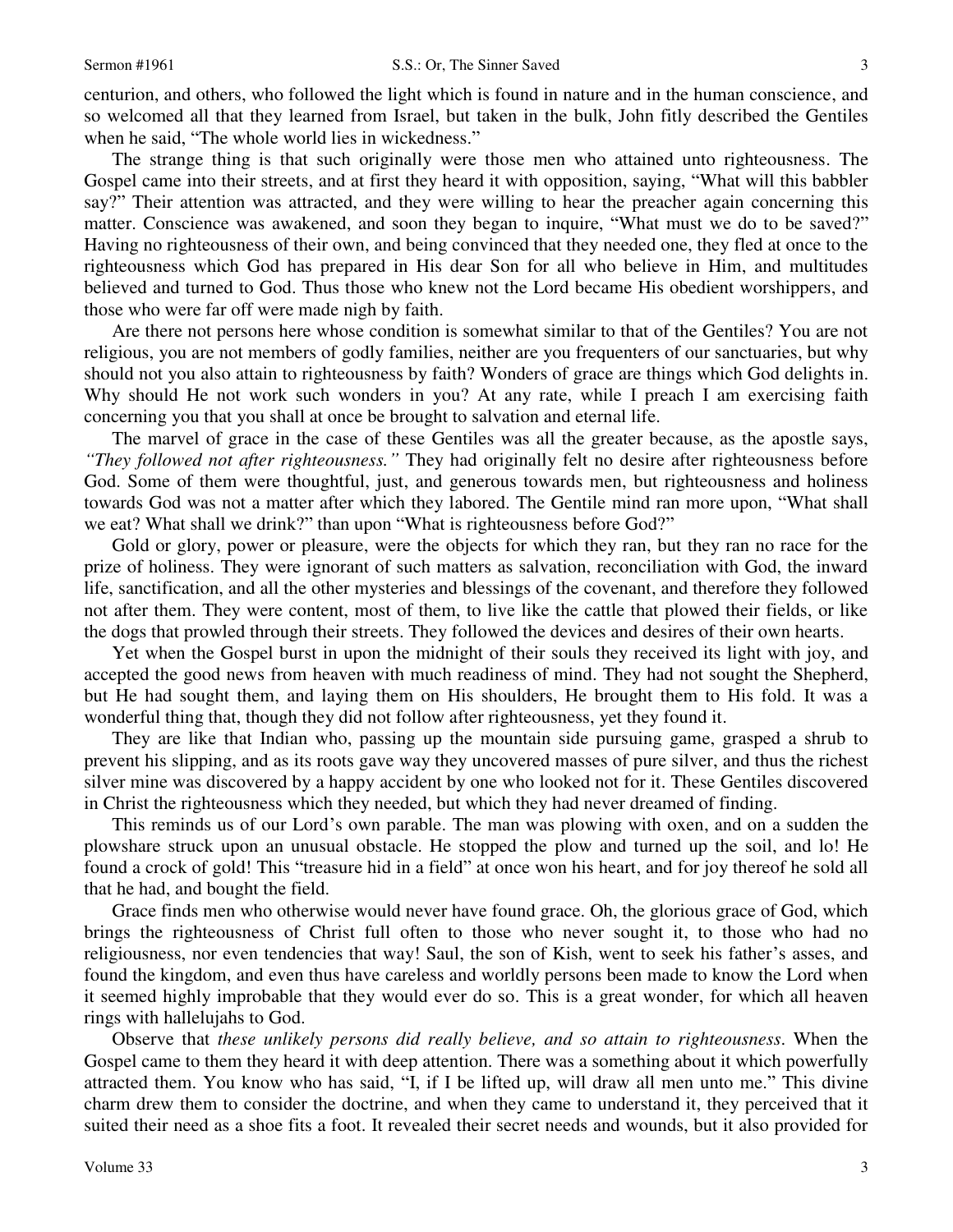them, and so, having considered the thing, they accepted with joy the blessings brought to them in the Gospel.

They at once believed in the Lord Jesus. The thing was done suddenly, but it was well done. Their first hearing of the Gospel saved them. We read of one of them, that he had shut up the preacher in the prison, and had gone to bed, but in the middle of the night an earthquake shook the prison, and that night he not only became a believer, but he was baptized, and all his household.

These Gentiles did not want hammering at so long as some of you do. They did not require the preacher to rack his brains to find fresh illustrations and arguments, and then labor in vain year after year. At the first summons they surrendered. They no sooner saw the light than they rejoiced in it. They rose at a bound from depths of sin to heights of righteousness. Those who had been ringleaders in the service of the devil became zealots in the service of Jesus Christ. The change was as complete as it was startling—"they attained unto righteousness," they were accepted before God as righteous men.

The apostle asks us, "What shall we say, then?" We say this—*herein is seen the sovereign appointment of the Lord*. He will have mercy on whom He will have mercy. He will fulfill His promise to His Son, "Behold, you shall call a nation that you know not, and nations that knew not you shall run unto you because of the LORD your God, and for the Holy One of Israel: for he has glorified you." Here I see the Almighty Lord of all speaking to the darkness, and saying, "Let there be light," and there is light. Here I see the Word of the Lord coming forth out of His mouth, and accomplishing the thing whereto He sent it. The voice of the Lord which breaks the cedars of Lebanon also breaks the hard hearts of men, "the voice of the LORD which makes the hinds to calve," creates new life in the minds of the ungodly. The Gospel is full of power, and it works according to the eternal purpose of God. The calling of the Gentiles in Paul's day is only one illustration of the frequent action of sovereign grace.

*This also is according to divine prophecy*. What said the Lord by His servant Hosea? "I will call them my people, which were not my people; and her beloved, which was not beloved. And it shall come to pass, that in the place where it was said unto them, You are not my people; there shall they be called the children of the living God." Thus spoke the prophet, and so it must be.

The Lord has many more such chosen ones to call forth from their death in sin. I expect as I stand here that God's infinite power is about to save certain of you. I do not know to whom this grace will be vouchsafed, but I know that the Word of the Lord will not return unto Him void. He may bless the least likely of you. He may call the man who now says, "I do not believe a word of it." Friend, you do not know what you will believe before this day is over. I trust that God's power is going forth to bring you within the bounds of salvation.

It may be that some persecuting Saul of Tarsus will at this hour cry, "Lord, what will you have me to do?" And on the other hand, it may be that some young man who lacks only one thing will this day find it. So God does work in the majesty of His power that persons who have not sought after righteousness nevertheless are led to faith in Christ, and by that faith they are immediately made righteous before God. This is what we have reason to expect, for many promises declare that it shall be so. Did not Isaiah boldly say, "I was found of them that sought me not; I was made manifest unto them that asked not after me"?

*This is, in fact, the Gospel of the grace of God*. That God smiles upon worthy people and rewards their goodness is not the Gospel. The Gospel is that God has mercy upon the guilty and undeserving. The Gospel gives us this "faithful saying, and worthy of all acceptation, that Christ Jesus came into the world to save sinners." It is not the Gospel that you will be saved who do your best, and will, therefore, have some claim upon mercy. No, no! By such statements you sail upon quite another tack. The Gospel declares to you that though you have done your worst, the Lord will yet have mercy upon you if you believe in the atonement of His dear Son.

If you were turned upside down and shaken for a week, not even a dust of goodness would fall from some of you, and yet even you shall be made the children of God if you believe in Christ Jesus. Repent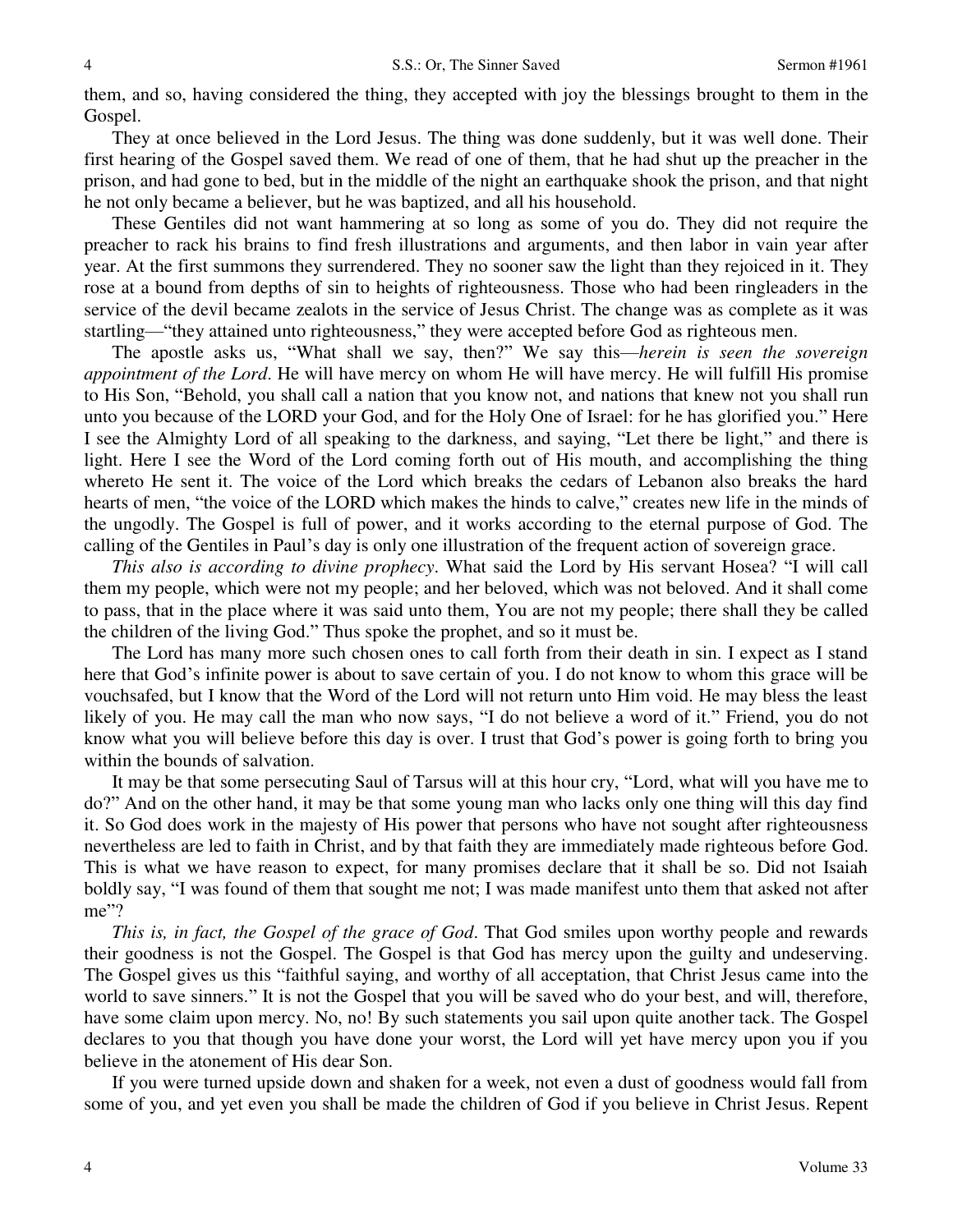Behold, I set before you an open door of grace, and beseech you to enter in just as you are. We come not to mend the garments of those of you who are clothed already, but to present the naked with the robe of Christ's righteousness. We come not hither to search for your beauties, but to unveil your deformities, your wounds, and bruises, and putrefying sores, and then to point you to the Lord Jesus, who can heal you, and cause the beauty of the Lord to rest upon you. We preach not merit, but mercy—not human goodness, but divine grace—not works of law, but wonders of love. This is the Gospel of which the salvation of the Gentiles was a blessed result.

**II.** We see, in the second place, A MARVEL OF FOLLY, "Israel, which followed after the law of righteousness, has not attained to the law of righteousness."

*Multitudes have never yet found true righteousness*. I fear that many, of my present congregation are in the number. They are not righteous, though, perhaps, they trust in themselves that they are so. Their consciences are not at ease. They are conscious of serious shortcomings. They have not yet found a safe anchorage. I commend to their study the case of Israel.

In Paul's day *these people were, first of all, very advantageously placed*. They were of the chosen race of Israel. They had been born, as it were, within the visible church, and circumcised, and brought up to know the law of Moses, and yet they had never attained to righteousness. Like Gideon's fleece, they were dry while the floor around was wet. There are those present who were nursed in the lap of piety—from their babyhood they heard the name of Jesus. They have scarcely been a single Sabbath-day absent from the courts of the Lord's house. They went from the Sunday school to the Bible class, and it was hoped that they would go from there to the church, but it has not proved so.

Now that they have reached riper years they are still hovering around the gates of mercy, but they have not entered upon the way of life. My hearer, I am frightened for you, and such as you. I tremble for you who are so good, so religious, so zealous, and yet are not regenerate. You are the child of nature finely dressed, but not the living child of grace. You look somewhat like a Christian, but as you are not converted, and have never become as a little child, you have not entered the kingdom of heaven. It is a misery of miseries that you should stand on such a vantage ground, as many of you do, and yet be lost. Shall it be so? Turn you, turn you, why will you die?

It was not merely that they had many advantages, but *these Israelites were earnest and zealous in following after the law of righteousness*. Alas! Many who have never forgotten a single outward rite or ceremony of the church, and are evermore zealous for taking the sacrament and regular attendance at their place of worship, are nevertheless quite dead as to spiritual things. Some even kneel down every morning and night and repeat a prayer. They pay everybody their own, they are always kind to their neighbors, and they do not refuse their help to the subscription list, and yet they are quite out of the running.

Some of you know that it is so. You dare not die as you are, in fact, you can hardly go on living as you now feel. Nobody could put a finger upon an open fault in you, and yet you are like a rosy apple which is rotten at the core. You know it is so—at least, you have a shrewd suspicion that all is not right between you and God. You have no peace, no joy, and when you hear others rejoicing in the Lord, you either think they are presumptuous, or else you envy them, as well you may.

Thousands of people in England are perishing in the light, even as the heathen perish in the dark. Many are wrapping themselves up in their own righteousness, and are as sure to be lost as if the nakedness of their sin could be seen of all men. I pray you; take heed to yourselves, you that follow after the law of righteousness. It is concerning such as you that the apostle Paul had great heaviness and continual sorrow of heart. Remember, you may be in the visible church, and yet may be strangers to the grace of God. You may be earnestly seeking righteousness in the wrong way, and this is a terrible thing.

Notice that these people made a mistake at the very beginning. It may not seem a great one, but it was so in reality. *Israel did not follow after righteousness, but after* "*the law of righteousness.*" They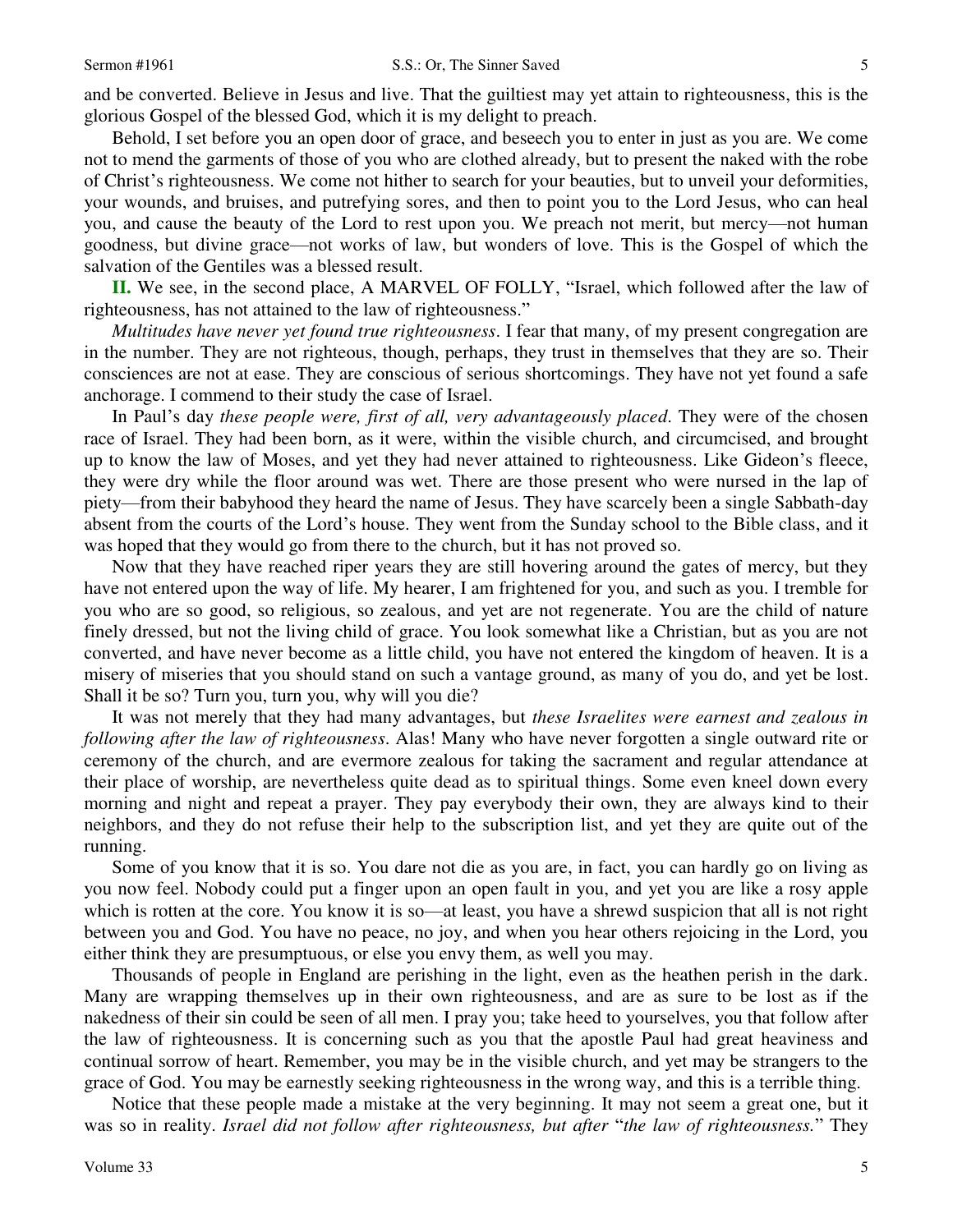missed the spirit, which is righteousness, and followed after the mere letter of the law. To be really righteous was not their aim, but to do righteousness was their utmost notion. They looked at "You shall not kill," "You shall not commit adultery," "Remember the Sabbath-day, to keep it holy," and so forth, but to love God with all their heart was not thought of, and yet this is the essence of righteousness.

They looked at the letter of the law, and were careful to pay tithe upon mint and anise, and to attend to all sorts of small points and niceties, but to cleanse the heart and purify the motive did not occur to them. They thought of what a man *does,* but they forgot the importance of what a man *is*. Love to God, and likeness to God, were forgotten in a servile attempt to observe the letter of the law.

So we see everywhere, people nowadays consider what kind of dress a clergyman ought to wear on a certain day, and which position he should occupy at the communion, and what should be the decoration of the place of worship, and what should be the proper music for the hymn, and so forth, but to what purpose is all this? To be right in heart with God, to trust in His dear Son, and to be renewed in His image, is better than all rituals.

Among us there are certain people who are nothing if they are not orthodox. They make a man an offender for a word, and are never as happy as when they are up to their necks in controversy. In each case the external and the letter are preferred to the inward and the spiritual. O my dear hearers, escape from this error. Be not so eager for the shell, as to lose the kernel—so zealous for the form of godliness, as to deny the power thereof!

What was the reason why these zealous Israelites did not attain to righteousness? *They went upon a wrong principle*. The principle of these Israelites was that of works. They said within themselves, "We must keep the law, and in that way we shall be saved." In this way no man was ever saved, nor ever will be. Hearken diligently to what I now say. The principle of salvation by our own works *exalts man,* and you may be sure that it must be an error for that reason. On that principle you are your own Savior. Everything hinges upon what *you* do and what *you* feel and Jesus Christ is nowhere. If you were to get to heaven by this road, you would sing to your own praise and glory. This system puffs you up, and makes you feel what an important person you are to deserve so well of God. It smells of that pride which the Lord abhors.

While it thus lifts man up, *it altogether ignores the great fact that you have sinned already*. Are you going to be saved by your works? What about the past? If I am going to pay my way for the future, this will not discharge my old debts. What have you to say for your former sins and follies? Do you imagine that you can make up for wasted years by using the rest of life as you ought to do? If you do your best in the future you will do no more than you are bound to do. This will not remove your old sins. Why, man, if you could start afresh as a new-born babe, and keep God's law perfectly throughout all time, yet the faults of the past would remain like blots indelible. Sin is sin, and God will punish it, and all your future obedience can be no atonement for it.

Note again, that this principle of salvation by works, while it makes much of man, *makes nothing of God*. It shuts out both His justice and His mercy. Do you really know what you are? You think you are somebody, and can merit something of God, but this is a delusion. I will tell you where you are. You are already convicted of rebellion, you are "condemned already." Nothing that you can do can reverse that condemnation which is already passed upon you, and your only hope lies in the royal prerogative of God, who can grant a free pardon if He pleases to do so. You can never deserve pardon. It must be an act of pure grace. Nothing but the long-suffering of God at this moment keeps you out of hell.

Yes, I mean you who think so much of yourselves. I mean you who set yourselves down among the naturally good. I would fain strip you of your finery, and throw away the false jewelry with which you have decorated yourselves, for a self-righteous man's religion is nothing but a painted pageantry to go to hell in. Oh, how I loathe to see the plumes and feathers of self-confidence, which are an awful mockery, the lying ensigns of a false hope, flaunted by a soul that is on its way to sure damnation! O presuming souls, may God in His mercy make you see where you are! Let your cry be, "God be merciful to me a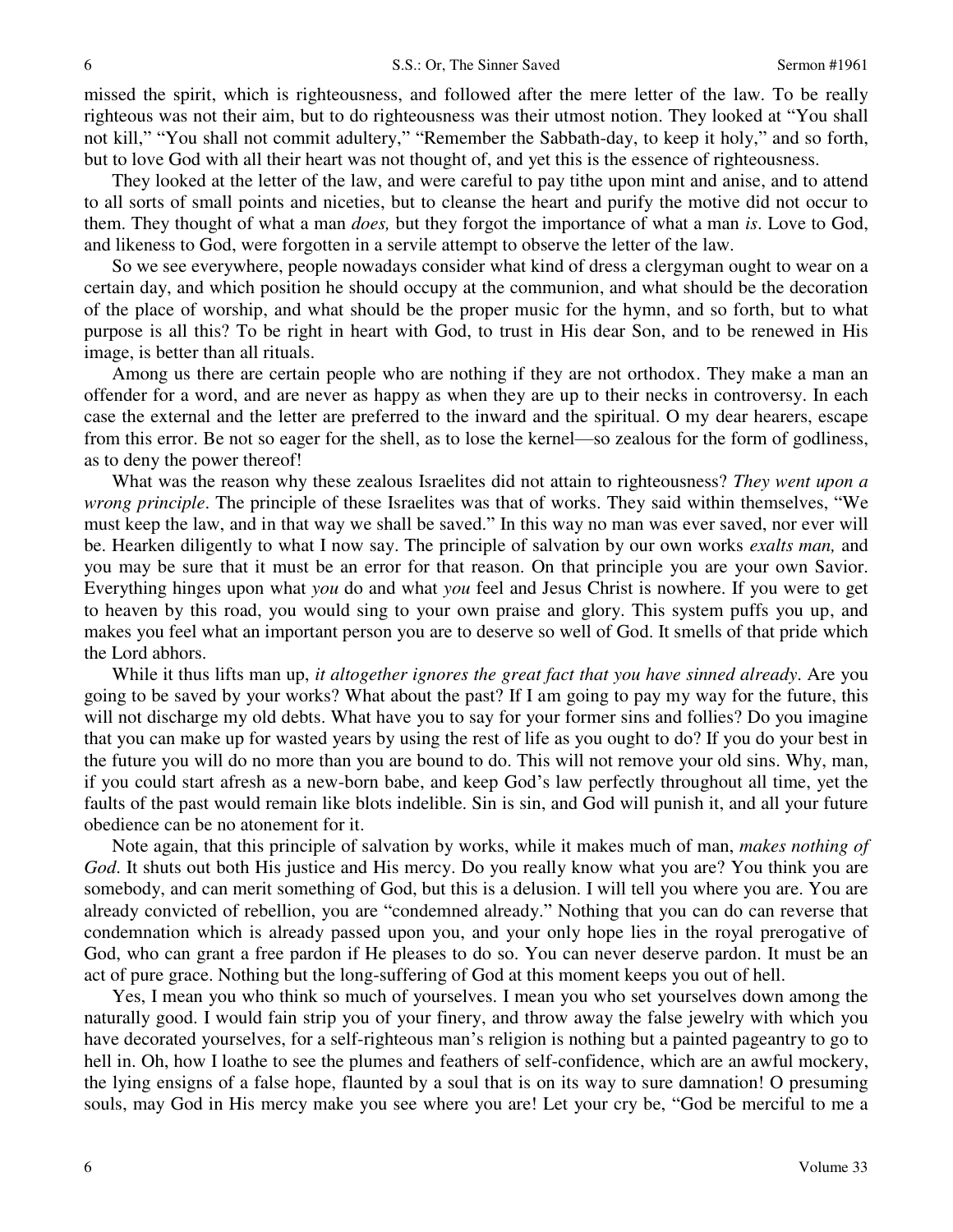sinner." Until you have taken the sinner's place, you are in a false position, and God will treat you as one of those liars who shall not tarry in His sight.

Moreover, dear friends, the system of salvation by works *is impossible to you*. You cannot perfectly keep the law of God, for you are sold under sin. I recollect when I resolved never to sin again. I sinned before I had finished my breakfast. It was all up for that day, so I thought I would begin the next day, and I did, but my failure was repeated. Who can get clean water from a polluted spring? You will never keep the commandment without spot—it is so pure, and you are so impure—it is so spiritual, and you are so earthly. "There is not a just man upon earth that does good and sins not."

But suppose you could outwardly keep the law of God out of a sense of obligation to do so, yet the work is not done unless you yourself are made right with God. Your heart must love God, as well as your hands serve Him. If you only obey Him from fear of hell and hope of heaven, what are you? Nothing but a mere hireling. This is not the filial nature of a child, whose service is all for love. As for myself, I serve God this day with my whole heart, but it is not from fear of hell. My sins are forgiven me, and there is no hell for me. Neither do I serve the Lord because I hope for heaven thereby, but because I love Him who loved me, and gave Himself for me.

There is evidence of righteousness in this, but no claim of any. Mere obedience to the Lord, if there were no heart in it, would be a poor affair. We have many servants who regard their work as drudgery, and though they do their duties, they do them with no regard for our interests, but the old-fashioned servants were of another kind. If you have any such, you will prize one of such above a thousand others. They love their master, and they identify themselves with his interests.

Old John did not want orders, he was a law to himself, he served from love. When his master one day spoke about their parting, he wanted to know where his master was going, for he had no idea of going himself. He was part and parcel of the household, and was worth his weight in diamonds. You may well say, "I would give my eyes to get such a servant as that." I dare say you would.

Our Lord Jesus gave Himself that He might make such servants out of us. Mere work-mongering will never do this. It still leaves the man a self-seeker, a slave working under fear of the lash, with no delight either in his master or in his work. O my hearers, "you must be born again," or you cannot attain to righteousness, and there is no being born again on the principle of the works of the law—that must be a gift of grace, and it can only be given into that hand of faith which receives Christ Jesus the Lord.

Once more, *the full development of the unrighteousness of these zealous Israelites came when they stumbled at Christ*. "They stumbled at that stumbling stone." Jesus Christ came among them, and became to them a rock of offense. They seemed to stand upright until then, but when He came among them, down they went into actual rebellion against the Lord and His Anointed. Yes, your moralists are the great enemies of the cross. They do not want atonement—they can hardly endure the doctrine, "Washed in the blood!" They cannot bear the sound of the word. They need no washing. They have kept the law, and what do they lack?

Jesus came to proclaim salvation by grace, but these men spurn the idea of grace. When Jesus told them of a certain creditor who frankly forgave those debtors who had nothing to pay, such parables were worthless to them, for they were not in debt to God, but quite the reverse. The reception of returning prodigals might make a pretty picture, but it had no relation to themselves. They were not sinners like the publican, and they did not need to be taught, like the Samaritan woman, to look to Jesus for the living water. "He that believes on me has everlasting life" was not doctrine that they cared to hear.

They could see, and needed not to have their eyes opened. They were free-born, and were never in bondage to any man. In fact, they were the whole who had no need of a physician. They regarded the mission of Christ as an insult to their virtues, and therefore they crucified Him. Self-righteousness is the enemy of the cross. It does despite to the blood of Jesus. It sets itself up in rivalry with the divine sacrifice, and hence it rejects the Gospel, and rails at imputed righteousness. "They followed after the law of righteousness," but Christ, who was righteousness itself, they would have nothing to do with, for their proud self-conceit thought itself above all need of Him.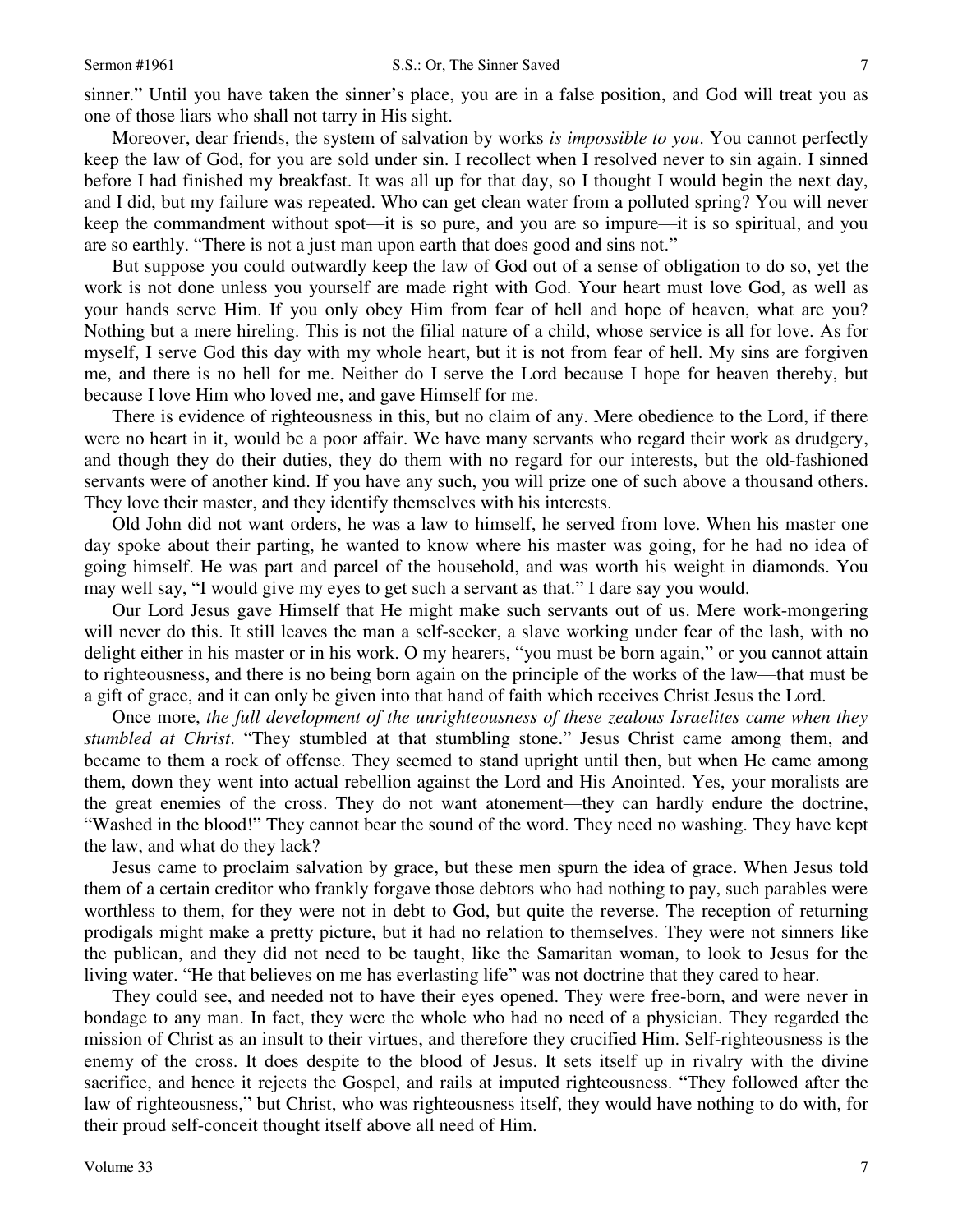**III.** In the last place, I am to come to close-handed fighting. I must deliver A DISCOURSE OF AFFECTION.

As I love you, I would have you saved at once. It is the first of May. Londoners in the olden time used to go into the country on the first of May to wash their faces in the dew. Oh, that God would make His heavenly dew to wash your hearts this May morning! Oh, that you may enjoy the perfume of the Plant of renown at this hour! Some Gentiles have attained to righteousness by faith, why should not you? Believe in Jesus, and His righteousness is yours—to you God imputes righteousness without works (Rom 4:6).

Why do you not trust my Lord, my bleeding Lord, my risen Lord, my interceding Lord? There is no conceivable reason for doubting Him. Come and rely upon Him, and righteousness is yours. Did I hear you say, "But—"? Away with your buts—others have been just where you now are, and they have believed in Jesus, and have attained to righteousness, and why should not you? Try it. Believe, I pray you, and God's righteousness is yours.

Why should you not believe? Do I hear you say, "I cannot feel"? Did I say anything about feeling? Salvation by feelings is only another form of salvation by works, and it is not to be thought of. Salvation is by Jesus Christ, and it is received by faith alone. It is bestowed as a free gift, and it must be received as a free gift, or not at all. Trust Jesus to save you, and you are saved. Believe Him, and be happy. Take to yourself what is freely presented to you in the Gospel. If you can believe, you are saved.

I cannot help quoting my brother Hill's expression the other day, "He that believes on me hath everlasting life" (Joh 6:47). You know how he put it, "H.A.T.H. spells *got it."* So it does, it is a curious but a perfectly correct way of spelling it. If you take Christ to yourself, He will never be taken from you. Breathe the air, and the air is yours. Receive Christ, and Christ is yours, and you have attained to righteousness.

Next, see why it is that you have failed hitherto to find rest. You have been earnest and sincere for a great many years, and you have kept on hearing and reading, and after a fashion, you have even kept on praying, but all the while you have been on the wrong road. Suppose yonder young man should start with his bicycle to go to Brighton, and he should travel due north. He will never get there. The faster he travels the further he will go from the place. If you follow after righteousness by the works of the law, the more you do the further off you will be from the righteousness of God. It must be so. Hear a parable.

Yonder is a river, deep and broad. You imagine that the proper way to cross it is to wade or swim through it. You will not hear of any other way. The king has built a bridge. It is open free and without toll. The passage is as safe as it is plain. You refuse to be beholden to His Majesty. You mean to get across by your own exertions. Already you are wet and cold, but you mean to persevere. You are nearly up to your neck in the stream, and the current is too strong for you. Come back, O foolish man, come back, and cross the river by the bridge.

The way of faith is so safe, so simple, so blessed, do try it! Have you not had enough of self-saving? After years of struggling you are no forwarder, and have no more comfort. Quit the struggle, and rest in the Lord Jesus. Give up your self-confiding folly, and confide in the Son of God, the bleeding Substitute for guilty men. May the blessed Spirit sweetly help you now to receive Jesus!

Do you not see, my friend, that in all your selfish trusting you are really fighting against your God? Jesus says, "Trust me, I will save you," and you reply, "I prefer my own doings." Is not that a great insult to Jesus? Have you not attacked the great Father upon a tender point? May He not appoint His own way of saving you? He has chosen the way of grace through faith. What arrogance to refuse that way! God gives without money and without price, why do you provoke Him with your fancied merits? You are flying in the face of the great God, and therefore your very religion is a sin.

Let me justify so strong a charge. Your very good works are evil works, because you are doing them to set aside the gift of God by Jesus Christ. The Lord appoints Jesus to be your righteousness, and you laboriously endeavor to manufacture a righteousness of your own. You reject the sacrifice of Calvary in